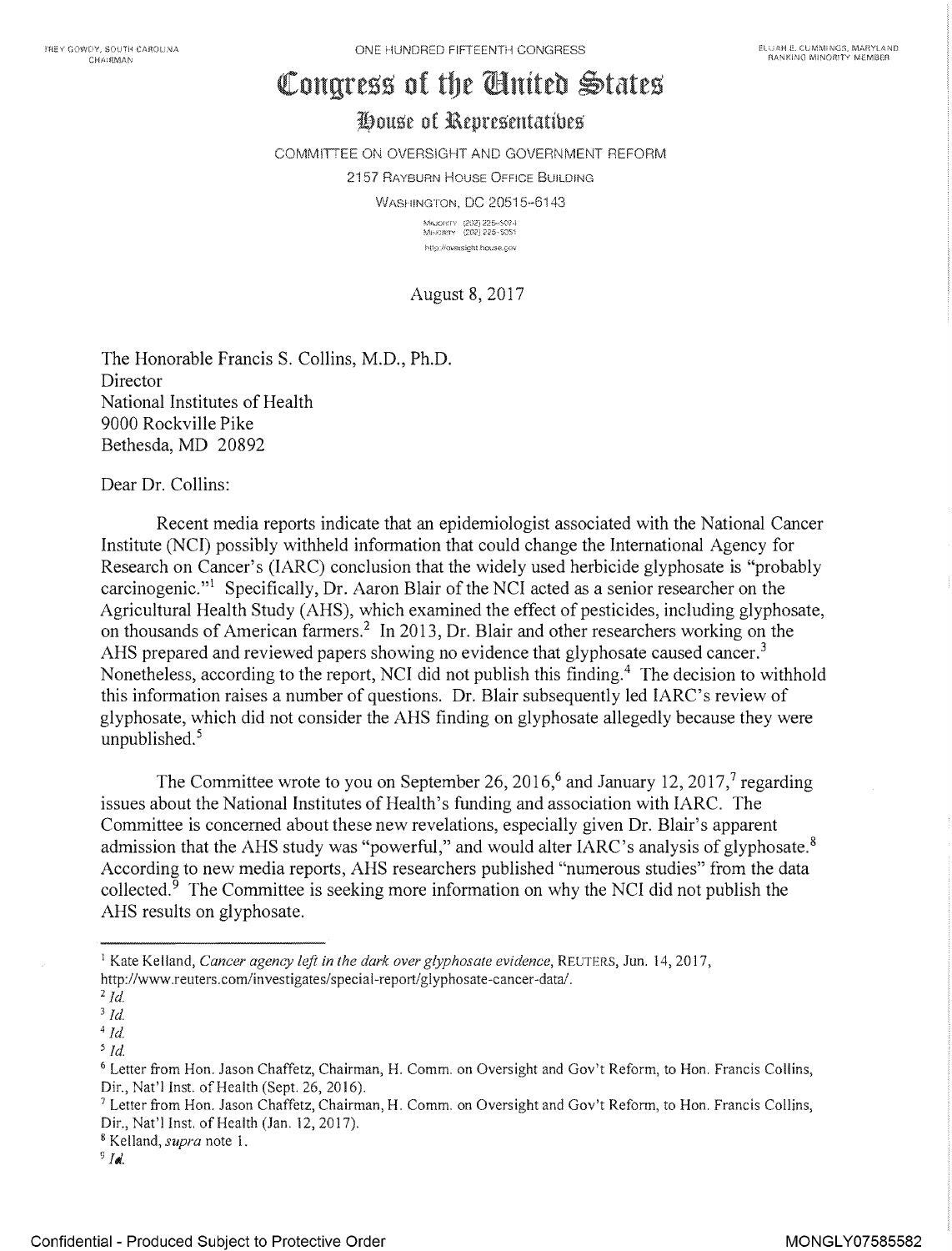The Honorable Francis S. Collins, M.D., Ph.D. August 8, 2017 Page 2

Please provide the Committee with a briefing on these issues as soon as possible, but no later than August 22, 2017. Please also produce the following documents and information as soon as possible, but by no later than 5:00 p.m. on August 22, 2017:

- All documents and communications referring or relating to the decision whether to publish the AHS findings on glyphosate; and
- 2. All documents and communications to or from Dr. Aaron Blair referring or relating to the AHS findings regarding [glyphosate.](https://www.baumhedlundlaw.com/)

When producing documents to the Committee, please deliver production sets to the Majority staff in room 2157 of the Rayburn House Office Building and the Minority staff in room 2471 of the Rayburn House Office Building. The Committee prefers, if possible, to receive all documents in electronic format. An attachment to this letter provides additional information about responding to the Committee's request.

Please contact Drew Feeley of the Committee staff at (202) 225-5074 with any questions about this request. Thank you for your prompt attention to this matter.

Chairman

Steve Russell Member of Congress

Enclosure

cc: The Honorable Elijah E. Cummings, Ranking Minority Member

The Honorable Stacey E. Plaskett, Ranking Minority Member Subcommittee on the Interior, Energy, and Environment

Sincerely,

Blake Farenthold Chairman Subcommittee on the Interior, Energy, and Environment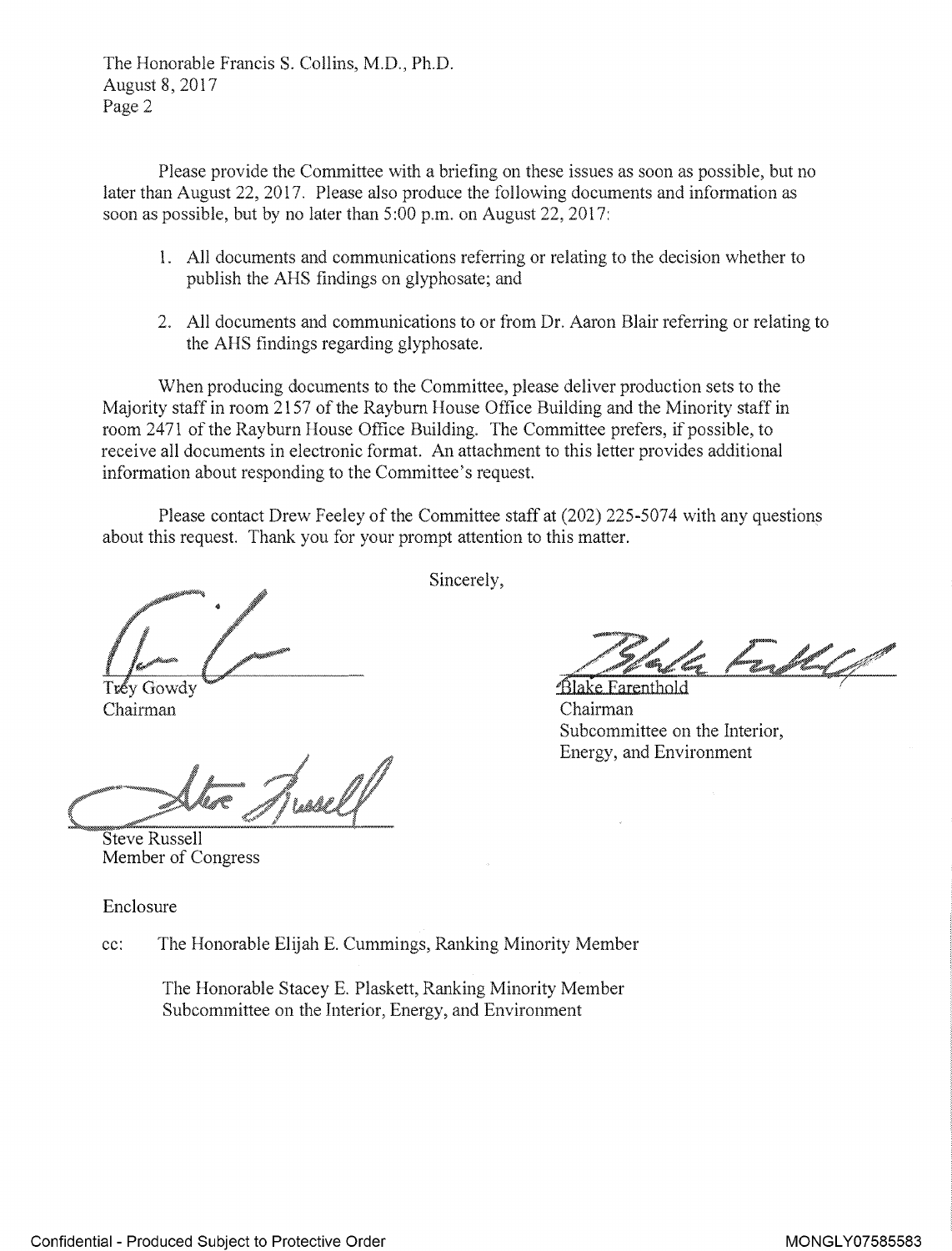#### Responding to Committee Document Requests

- 1. In complying with this request, you are required to produce all responsive documents that are in your possession, custody, or control, whether held by you or your past or present agents, employees, and representatives acting on your behalf. You should also produce documents that you have a legal right to obtain, that you have a right to copy or to which you have access, as well as documents that you have placed in the temporary possession, custody, or control of any third party. Requested records, documents, data or information should not be destroyed, modified, removed, transferred or otherwise made inaccessible to the Committee.
- 2. In the event that any entity, organization or individual denoted in this request has been, or is also known by any other name than that herein denoted, the request shall be read also to include that alternative identification.
- 3. The Committee's preference is to receive documents in electronic form (i.e., CD, memory stick, or thumb drive) in lieu of paper productions.
- 4. Documents produced in electronic format should also be organized, identified, and indexed electronically.
- 5. Electronic document productions should be prepared according to the following standards:
	- (a) The production should consist of single page Tagged Image File ("TIF"), files accompanied by a Concordance-format load file, an Opticon reference file, and a file defining the fields and character lengths of the load file.
	- (b) Document numbers in the load file should match document Bates numbers and TIF file names.
	- (c) If the production is completed through a series of multiple partial productions, field names and file order in all load files should match.
	- (d) All electronic documents produced to the Committee should include the following fields of metadata specific to each document;

BEGDOC, ENDDOC, TEXT, BEGATTACH, ENDATTACH, PAGECOUNT,CUSTODIAN, RECORDTYPE, DATE, TIME, SENTDATE, SENTTIME, BEGINDATE, BEGINTIME, ENDDATE, ENDTIME, AUTHOR, FROM, CC, TO, BCC, SUBJECT, TITLE, FILENAME, FILEEXT, FILESIZE, DATECREATED, TIMECREATED, DATELASTMOD, TIMELASTMOD, INTMSGID, INTMSGHEADER, NATIVELINK, INTFILPATH, EXCEPTION, BEGATTACH.

6. Documents produced to the Committee should include an index describing the contents of the production. To the extent more than one CD, hard drive, memory stick, thumb drive, box or folder is produced, each CD, hard drive, memory stick, thumb drive, box or folder should contain an index describing its contents.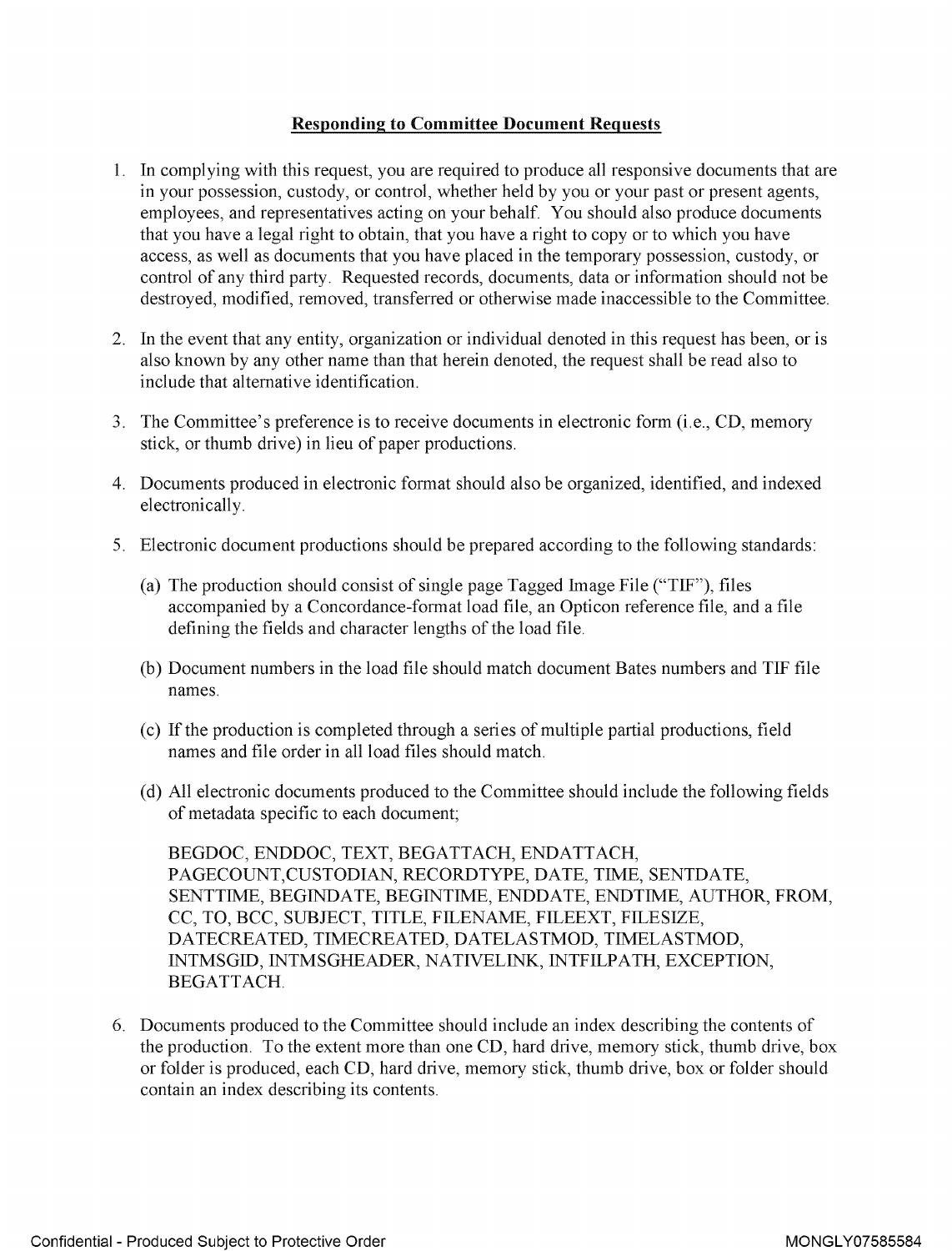- 7. Documents produced in response to this request shall be produced together with copies of file labels, dividers or identifying markers with which they were associated when the request was served.
- 8. When you produce documents, you should identify the paragraph in the Committee's schedule to which the documents respond.
- 9. It shall not be a basis for refusal to produce documents that any other person or entity also possesses non-identical or identical copies of the same documents.
- 10. If any of the requested information is only reasonably available in machine- readable form (such as on a computer server, hard drive, or computer backup tape), you should consult with the Committee staff to determine the appropriate format in which to produce the information.
- 11. If compliance with the request cannot be made in full by the specified return date, compliance shall be made to the extent possible by that date. An explanation of why full compliance is not possible shall be provided along with any partial production.
- 12. In the event that a document is withheld on the basis of privilege, provide a privilege log containing the following information concerning any such document: (a) the privilege asserted; (b) the type of document; (c) the general subject matter; (d) the date, author and addressee ; and (e) the relationship of the author and addressee to each other.
- 13. If any document responsive to this request was, but no longer is, in your possession, custody, or control, identify the document (stating its date, author, subject and recipients) and explain the circumstances under which the document ceased to be in your possession, custody, or control.
- 14. If a date or other descriptive detail set forth in this request referring to a document is inaccurate, but the actual date or other descriptive detail is known to you or is otherwise apparent from the context of the request, you are required to produce all documents which would be responsive as if the date or other descriptive detail were correct.
- 15. Unless otherwise specified, the time period covered by this request is from January 1, 2009 to the present.
- 16. This request is continuing in nature and applies to any newly- discovered information. Any record, document, compilation of data or information, not produced because it has not been located or discovered by the return date, shall be produced immediately upon subsequent location or discovery.
- 17. All documents shall be Bates-stamped sequentially and produced sequentially.
- 18. Two sets of documents shall be delivered, one set to the Majority Staff and one set to the Minority Staff. When documents are produced to the Committee, production sets shall be delivered to the Majority Staff in Room 2157 of the Rayburn House Office Building and the Minority Staff in Room 2471 of the Rayburn House Office Building.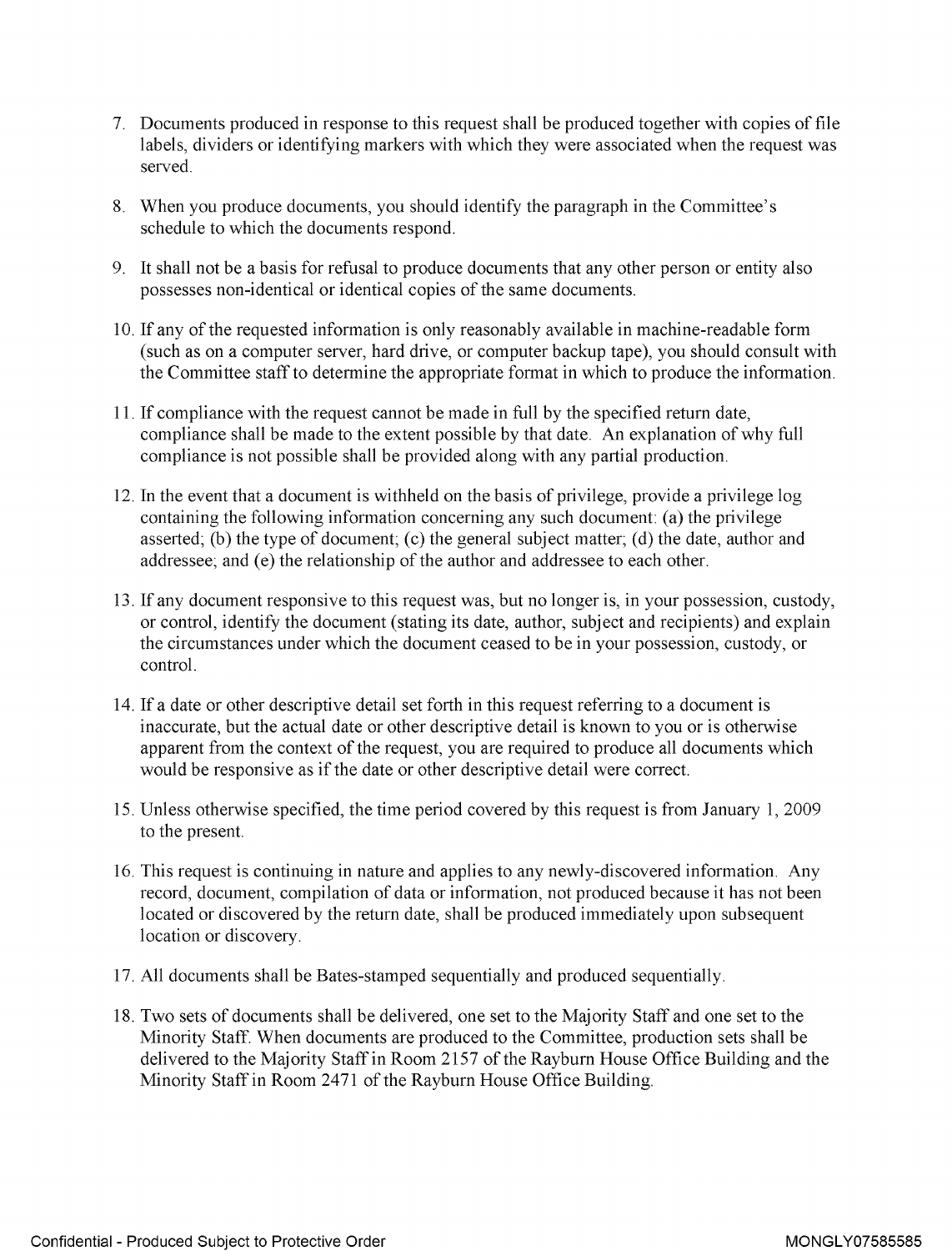19. Upon completion of the document production, you should submit <sup>a</sup> written certification, signed by you or your counsel, stating that: (1) a diligent search has been completed of all documents in your possession, custody, or control which reasonably could contain responsive documents; and (2) all documents located during the search that are responsive have been produced to the Committee.

#### **Definitions**

- 1. The term "document" means any written, recorded, or graphic matter of any nature whatsoever, regardless of how recorded, and whether original or copy, including, but not limited to, the following: memoranda, reports, expense reports, books, manuals, instructions, financial reports, working papers, records, notes, letters, notices, confirmations, telegrams, receipts, appraisals, pamphlets, magazines, newspapers, prospectuses, inter-office and intraoffice communications, electronic mail (e-mail), contracts, cables, notations of any type of conversation, telephone call, meeting or other communication, bulletins, printed matter, computer printouts, teletypes, invoices, transcripts, diaries, analyses, returns, summaries, minutes, bills, accounts, estimates, projections, comparisons, messages, correspondence, press releases, circulars, financial statements, reviews, opinions, offers, studies and investigations, questionnaires and surveys, and work sheets (and all drafts, preliminary versions, alterations, modifications, revisions, changes, and amendments of any of the foregoing, as well as any attachments or appendices thereto), and graphic or oral records or representations of any kind (including without limitation, photographs, charts, graphs, microfiche, microfilm, videotape, recordings and motion pictures), and electronic, mechanical, and electric records or representations of any kind (including, without limitation, tapes, cassettes, disks, and recordings) and other written, printed, typed, or other graphic or recorded matter of any kind or nature, however produced or reproduced, and whether preserved in writing, film, tape, disk, videotape or otherwise. A document bearing any notation not <sup>a</sup> part of the original text is to be considered <sup>a</sup> separate document. A draft or non-identical copy is a separate document within the meaning of this term.
- 2. The term "communication" means each manner or means of disclosure or exchange of information, regardless of means utilized, whether oral, electronic, by document or otherwise, and whether in a meeting, by telephone, facsimile, email (desktop or mobile device), text message, instant message, MMS or SMS message, regular mail, telexes, releases, or otherwise.
- 3. The terms "and" and "or" shall be construed broadly and either conjunctively or disjunctively to bring within the scope of this request any information which might otherwise be construed to be outside its scope. The singular includes plural number, and vice versa. The masculine includes the feminine and neuter genders.
- 4. The terms "person" or "persons" mean natural persons, firms, partnerships, associations, corporations, subsidiaries, divisions, departments, joint ventures, proprietorships, syndicates, or other legal, business or government entities, and all subsidiaries, affiliates, divisions, departments, branches, or other units thereof.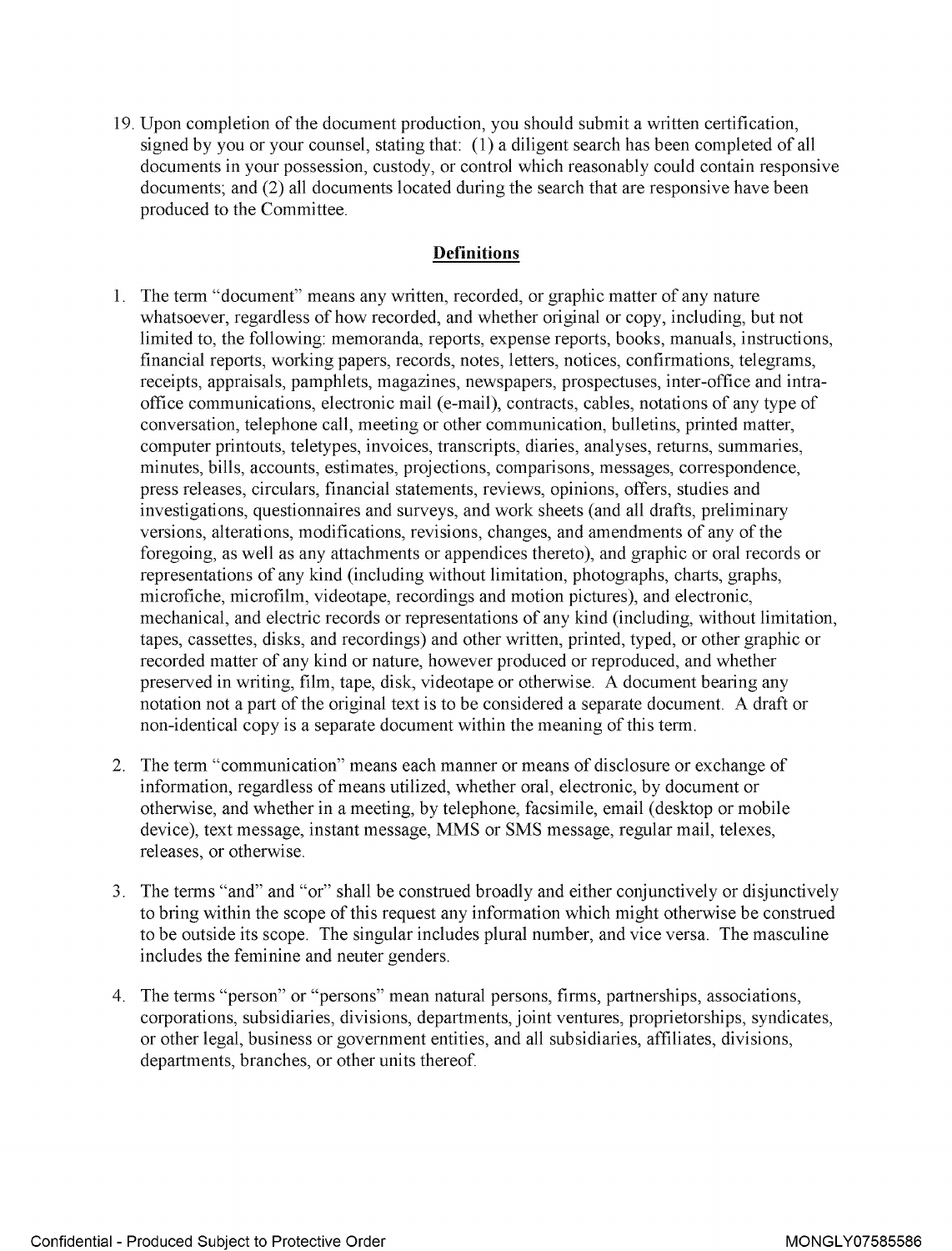- 5. The term "identify," when used in a question about individuals, means to provide the following information: (a) the individual's complete name and title; and (b) the individual's business address and phone number.
- 6. The term "referring or relating," with respect to any given subject, means anything that constitutes, contains, embodies, reflects, identifies, states, refers to, deals with or is pertinent to that subject in any manner whatsoever.
- 7. The term "employee" means agent, borrowed employee, casual employee, consultant, contractor, de facto employee, independent contractor, joint adventurer, loaned employee, part-time employee, permanent employee, provisional employee, subcontractor, or any other type of service provider.